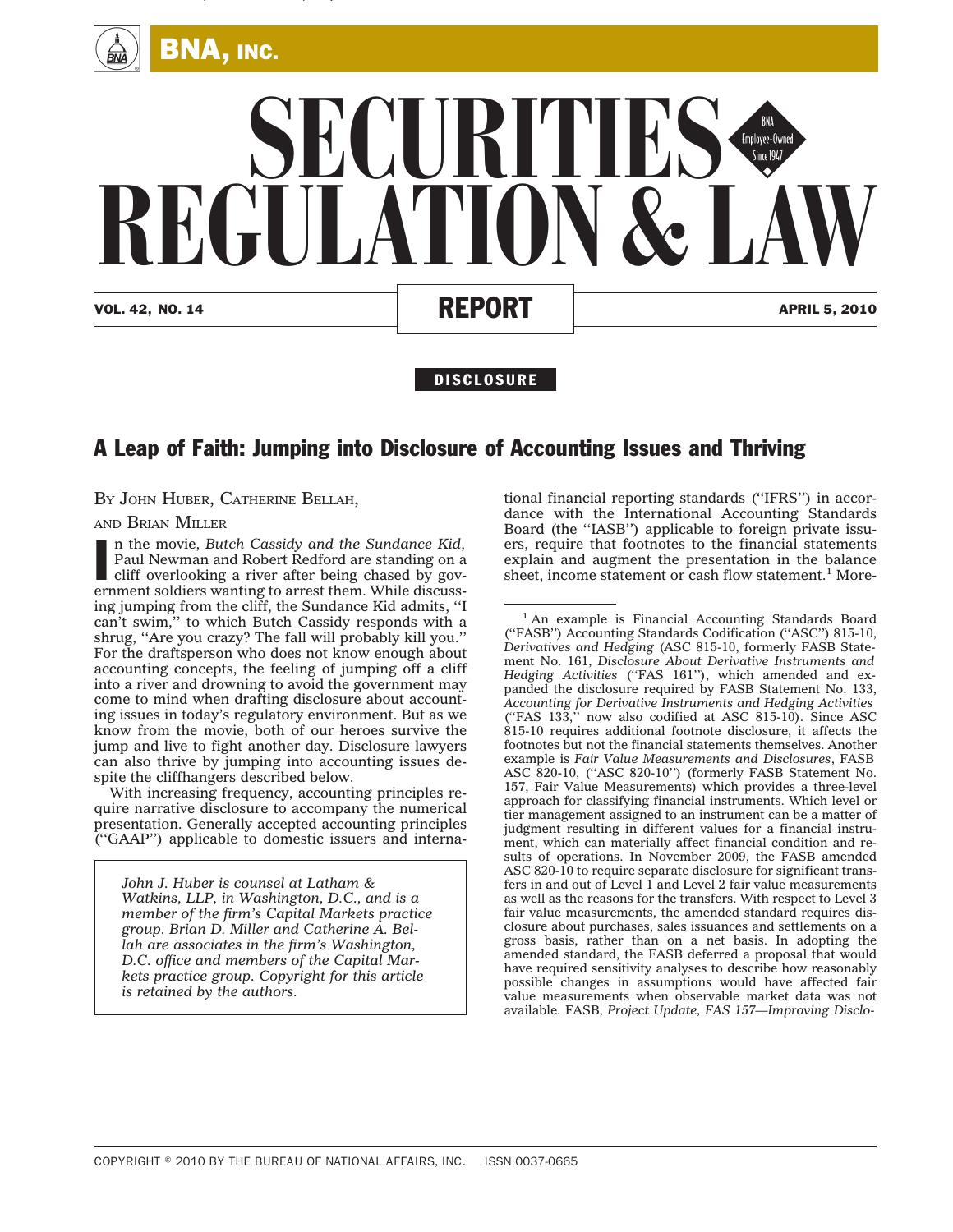over, GAAP has become so complex that it is now necessary to have narrative disclosure accompany the financial statements in an annual or quarterly report to facilitate investor understanding and to put the financial statements themselves into the proper context.2

With the credit crisis that began in August 2007, we entered a new regulatory environment—one in which Congress is considering regulatory reform $3$  and the Commission is adopting new rules. In this new regulatory world, legislatures, courts and regulators $4 \text{ may not}$ be as sympathetic to or understanding of the compli-

 $^{20}$ of%204).<br> $^{2}$  Examples from the Securities and Exchange Commission (the ''SEC'' or the ''Commission'') include critical accounting estimates which is part of Management's Discussion and Analysis of Financial Condition and Results of Operations (''MD&A''). This disclosure requires management to discuss the judgments, qualitative and quantitative estimates and assumptions that underlie the results in the financial statements. Moreover, this disclosure should not duplicate the footnotes to the financial statements. Another example is Item 305 of Regulation S-K, which requires quantitative and qualitative disclosures about market risk. Under IFRS in accordance with the IASB, market risk disclosure is part of the financial statements and therefore covered by the audit opinion, but under GAAP, it is part of the narrative of the periodic report. Examples under GAAP that require extensive footnote disclosure include fair value accounting under ASC 820-10. The critical accounting estimates section of the MD&A frequently includes fair value accounting. As the Supreme Court observed, GAAP ''is far from being a canonical set of rules that will ensure identical treatment of identical transactions'' but instead ''tolerate[s] a range of reasonable treatments, leaving the choice among alternatives to management.'' *Thor Power Tool Co. v. Comm'r of*

*Internal Revenue*, 439 U.S. 522, 544 (1979).<br><sup>3</sup> The House of Representatives passed its regulatory reform bill in 2009 (H.R. 4173, 111th Cong. (2009), and Senator Dodd introduced his on March 15, 2010 (S. \_\_\_, 111th Cong. (2010)) which is now pending in the Senate. David Cho and Brady Dennis, *Senate panel passes financial regulation bill*, Wash. Post A1 (Mar. 23, 2010). Either bill would result in more regulation of financial institutions. Washington would ''play a more active role in policing Wall Street.'' Sewell Chan, *Reform Bill Adds Layers of Oversight*, New York Times, B1 (March 16,

2010). <sup>4</sup> After being criticized for lax enforcement, particularly with respect to not identifying the Bernie Madoff Ponzi scheme, the Commission is reasserting its ''Cop on the Beat of Wall Street'' persona. Actions brought to date range from: *SEC v. Mozilo*, No. 2:09-cv-3994 (C.D. Cal. filed June 4, 2009), which represents a 53-page complaint cataloguing a variety of traditional securities law violations; to *SEC v. General Electric Co.*, No 3:09-cv-01235 (D. Conn. filed Aug. 4, 2009), which settled a seven-year investigation in which the SEC Enforcement Staff observed that the company had been too aggressive in its accounting, SEC Litigation Release No. 21149 (July 23, 2009); to novel applications of the federal securities law, such as the complaint against Maynard Jenkins, the former chief executive officer of CSK Auto Corporation. *SEC v. Maynard L. Jenkins*, No. 2:09-cv-1510 (D. Ariz. filed July 22, 2009), Lit. Rel. No. 21149A (July 23, 2009), where the Commission is seeking the return of bonuses and profits from the sale of stock options under Section 304 of the Sarbanes-Oxley Act of 2002 (''SOX'') from an executive who is not accused of engaging in fraudulent conduct. While *SEC v. Maynard L. Jenkins* represents a novel application of Section 304, it is part of a growing use of Section 304 by the SEC's Division of Enforcement. *See, e.g.*, *SEC v. Home Solutions of America, Inc.,* Lit. Rel. No. 3071

ance challenges faced by the managers and directors of public companies as they were in the past.<sup>5</sup> Moreover, Congress, the courts and the Commission may not agree with each other.<sup>6</sup>

While economists say the recession ended in the third quarter of 2009 and Wall Street says it ended in March 2009, Main Street is saying the recession is still with us. There is also disagreement on what form the recovery will take<sup>7</sup> as well as when the economy will produce real prosperity. Some say no matter the shape or timing of the recovery, the economy will be deleveraged, $\delta$ more government controlled and more risk-averse. It may also be one where different accounting issues or variations of the same accounting issues will command our attention.<sup>9</sup> The only thing we know for sure is that we have a known uncertainty. Past may not be prologue and the disclosure that was adequate in the past to describe accounting issues may not be sufficient now or in the future. Moreover, as we learned in the fall of 2008, unexpected events with related accounting consequences may occur without any foreshadowing and with lightning speed.

Given these known trends and uncertainties, what is a lawyer to do? Should he or she say that accounting is

<sup>6</sup> See, e.g., the refusal of U.S. District Court Judge William H. Pauley III to modify the 2003 settlement that forbids analysts and bankers from talking without a compliance officer which modification had been agreed to between the Commission and the 13 investment banking signatories to the original settlement. Susanne Craig and Kara Scannell, *SEC Tried to Ease Curb* Wall Street Journal, A1, (Mar. 18, 2010); and Susanne Craig, Kara Scannell and Randall Smith, *SEC Didn't Expand Upon Stock Abuse Settlement*, Wall Street Journal, C1 (Mar. 19, 2010). The Senate's version of financial regulatory reform may include an amendment being requested by Senator Dodd, chairman of the Senate Banking Committee, requesting the Government Accounting Office to determine ''whether the Chinese wall between analysts and investment bankers should be reinforced rather than relaxed.'' Tom Braithwaite, *Call for US banking practices to be probed*, Fi-

 $7$  The form the recovery will take has been described as taking the shape of a U, V, L, and W and has also included other symbols, such as a check mark and a square root sign. Russ Banham, The Shape of Things To Come, CFO, 48 (Mar. 2010).

<sup>8</sup> Too much leverage and too little capital have been identified at a macro level as causes for the credit crisis, but the specific capital level that regulators will require financial institu-

 $9$  For example, the Raptors of Enron and the Repo 105s and Repo 108s of Lehman, both dealt with consolidation, an accounting principle that has been addressed many times in the past 40 years. *See, e.g.,* Tammy Whitehouse*, Lehman Mess: Bad Intent or Just Bad GAAP?* Compliance Week (Mar. 23, 2010) available at [http://www.complianceweek.com/article/](http://www.complianceweek.com/article/5855?printable=1) [5855?printable=1.](http://www.complianceweek.com/article/5855?printable=1)

*sure about Fair Value Measurements* (last updated Feb. 12, 2010), *available at* http://www.fasb.org/cs/ContentServer? c=FASBContent\_C&pagename=FASB%2FFASBContent\_C%  $2FProjectUpdatePage&cid=1176154534254&pf=true%20(1%200f%204).$ 

<sup>(</sup>Nov. 30, 2009) and *SEC v. Brad Morrice*, Lit. Rel. No. 21327

 $5$  Public opinion appears to support the move to more regulation. A Harris Poll conducted in February 2010 found that 82% of the public believe Wall Street should be subject to tougher regulations while 14% do not think so and 4% are not sure. In the same poll, 66% thought ''most people on Wall Street would be willing to break the law if they believed they could make a lot of money and get away with it'' while 29% disagreed and 5% were unsure. The Harris Poll is available at [http://news.harrisinteractive.com/profiles/investor/](http://news.harrisinteractive.com/profiles/investor/ResLibraryView.asp?ResLibraryID=36766&GoTopage=1&Category=1777&BzID=1963&t=30) [ResLibraryView.asp?](http://news.harrisinteractive.com/profiles/investor/ResLibraryView.asp?ResLibraryID=36766&GoTopage=1&Category=1777&BzID=1963&t=30)

[ResLibraryID=36766&GoTopage=1&Category=-](http://news.harrisinteractive.com/profiles/investor/ResLibraryView.asp?ResLibraryID=36766&GoTopage=1&Category=1777&BzID=1963&t=30)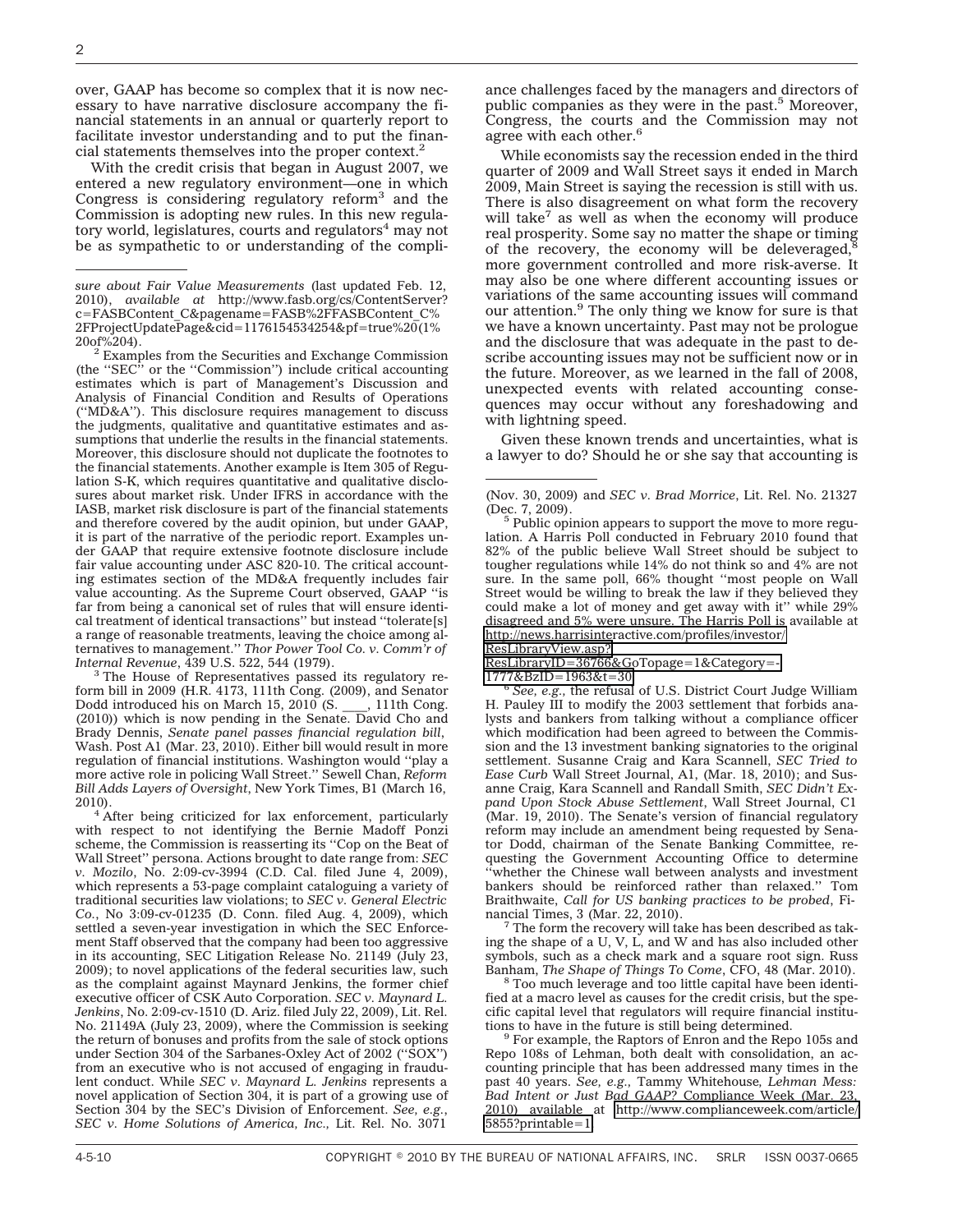the domain of accountants? Should his or her response be: ''It's not my problem – I was told there would be no math.'' While this would have been the convenient answer prior to the passage of SOX, it may not be the right approach today.

In the current regulatory environment, it is advisable for lawyers to focus on the disclosure aspects of accounting. With the trends described above resulting in more disclosure requirements linked to accounting, the lines between accounting and disclosure are increasingly blurred. Decision makers, whether board director, manager or regulator, may think that lawyers are responsible for disclosure even when it can be argued that the responsibility is attributable to others. Focusing on disclosure will not make lawyers into accountants, but can make them better securities lawyers. They would not replace the finance staff in drafting disclosure or the accounting staff in preparing financial statements, but by increasing their focus on accounting related disclosure lawyers can become part of a multi-disciplinary team that prepares full, fair and accurate disclosure.

In advising audit committees, lawyers should understand both accounting concepts and internal control over financial reporting (''ICFR'') to counsel management and members of the audit committee about the issues, risks and alternatives available. This can range from accounting policies to systems and processes used to prepare financial statements, as well as to discussing accounting issues with accountants, whether internal auditors, outside auditors or forensic accountants at committee meetings.<sup>10</sup> Lawyers having this familiarity are not accounting experts so they do not replace the accountant, but are better able to understand what the accountant is saying and consequently advise committee members on the legal aspects of the issues being discussed. Understanding accounting can also help in counseling the board of directors as well as committees other than the audit committee, such as the compensation committee. Many option backdating restatements were driven in large part by lack of knowledge of the interplay between the legal requirements in option and benefit plans and how to comply with the accounting requirements applicable to the plans, as well as to the accounting consequences of making executive compensation decisions*.*

Familiarity with accounting concepts does not come overnight and cannot be done all at once. It is a continuous process, one where understanding may not result

## Note to Readers

The editors of BNA's *Securities Regulation & Law Report* invite the submission for publication of articles of interest to practitioners.

Prospective authors should contact the Managing Editor, BNA's *Securities Regulation & Law Report*, 1801 S. Bell St. Arlington, Va. 22202- 4501; telephone (703) 341-3889; or e-mail to sjenkins@bna.com.

from just reading the literature or having training sessions on a regular basis. It is one that results from experience in seeing how accounting principles are applied in real life. Moreover, given the rapidity with which accounting principles are changing, having a grounding in how it was disclosed in the past can be instrumental in understanding what is required to be disclosed this year. An accountant assigned to the legal department is one way to jump start this process, but does not relieve lawyers from becoming familiar with accounting concepts.

The following Rules of the Road are intended to assist counsel in advising on the disclosure aspects of accounting issues and preparing or reviewing such disclosure or disclosure relating to ICFR and certifications under Sections 302 and 906 of SOX.

1. **Look at the Tone at the Top** - ''Tone at the top'' is not just a saying, it is the foundation upon which everything else is built. The right tone at the top can encourage lawyers and accountants to work together as a multi-disciplinary team, rather than in silos. Although a multi-disciplinary team may not come naturally, tone at the top can foster and reward a collaborative process which can produce filings and other disclosure documents, like earnings releases, that not only comply with current and future requirements, but avoid potential liability for the company, its officers and its directors, as well as inform the investing public.

2. **Plan Ahead and Follow Your Procedures** - The best time to put these multi-disciplinary procedures in place is before there is a problem—not when one is at your doorstep. Your disclosure committee can provide an effective forum for establishing the procedures as well as monitoring results. Coordination between business, finance, accounting and legal at the disclosure committee level can be instrumental in avoiding accounting issues before they become accounting problems, much less restatements. Your disclosure committee charter can provide the framework for this cooperative effort. But do not adopt procedures that will not be followed or are only followed sporadically. If you ever are the subject of an investigation by the Commission's Division of Enforcement (''Enforcement''), an early and a very easy request that Enforcement can make is to have you provide them with copies of the charters for your board committees, as well as for your disclosure committee. Enforcement can then compare what the charters say you are doing with what you actually did. This may result in a list of nettlesome inconsistencies that may have to be addressed, and possibly a course of conduct in your disclosure policy which cannot be fully or convincingly explained.

3. **Master the SAB 99 Memo** - When a board of directors or an audit committee is confronting an accounting issue that could ripen into a restatement, $11$  it may al-

<sup>&</sup>lt;sup>10</sup> Section 141(e) of the Delaware General Corporation Law allows the board of directors to rely on experts, which includes experts for accounting issues.

<sup>&</sup>lt;sup>11</sup> Although the number of restatements and the negative effect of the restatements on net income as well as the number of issues and the periods subject to restatement have declined in each of the last three years, the number of restatements of financial statements was still higher in 2009 than in 2001, the year before SOX became law: 674 in 2009 compared to 614 in 2001. Audit Analytics, *2009 Financial Restatements, A Nine Year Comparison* at 3 (February, 2010) (hereinafter ''Audit Analytics''). The top nine reasons for a restatement in 2009 were:

<sup>&</sup>quot;Debt, quasi-debt, warrants and equity...security issues;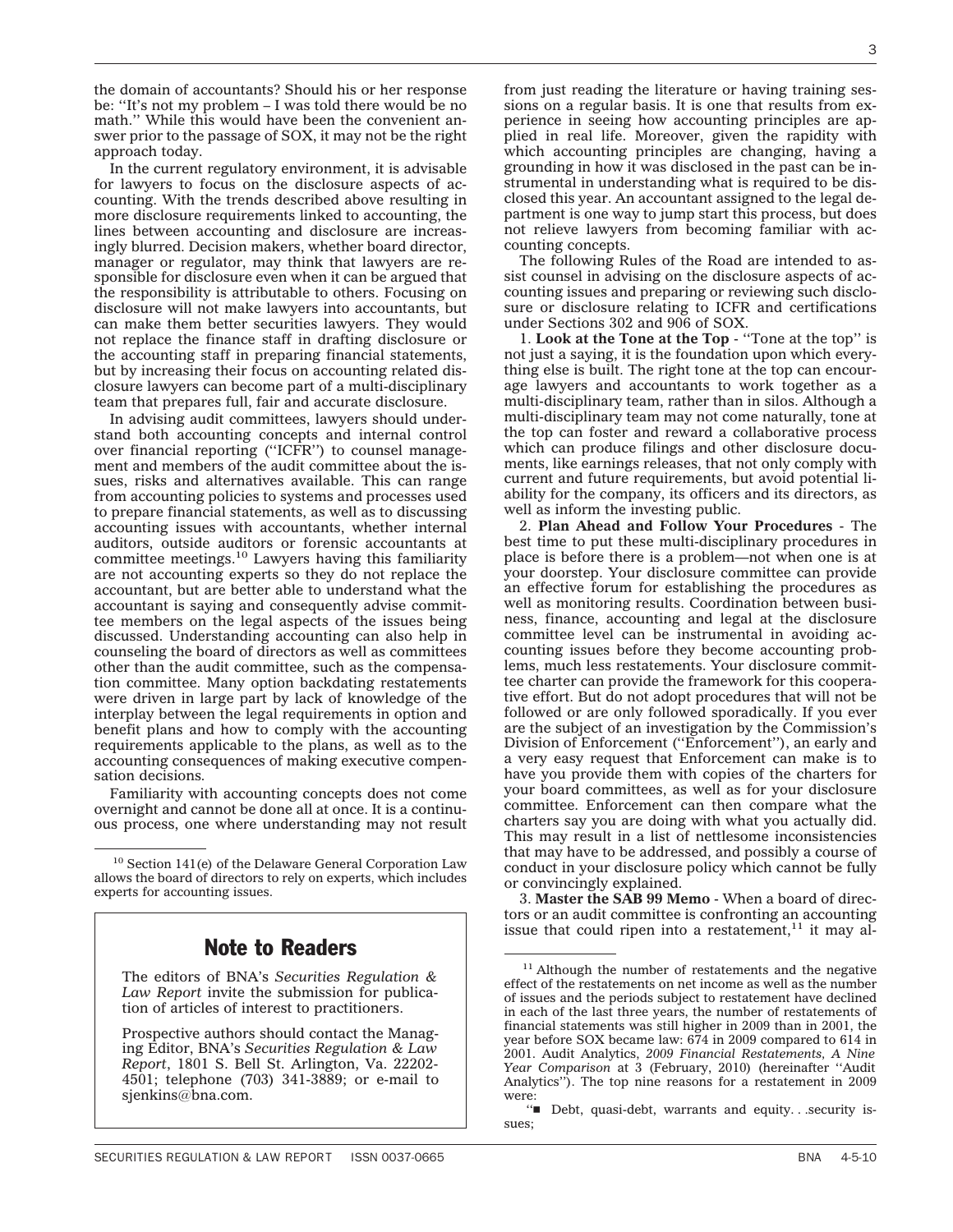ready be too late for the lawyer to get up to speed on the accounting issue so that he or she is able to advise on materiality under Staff Accounting Bulletin, No. 99, *Materiality* (''SAB 99''). The SAB 99 memo should include a discussion of the effect of quantitative factors on ''key performance indicators."<sup>12</sup> It should also include a qualitative discussion focusing on the factors relating to your particular company. A fulsome discussion of qualitative factors is often given short shrift in a SAB 99 memo. Different qualitative factors can result in different outcomes among and between companies with the same error, even if the quantitative factors are of approximately the same size.<sup>13</sup> With an understanding of the underlying accounting concepts, lawyers can advise on other restatement issues as well as on the disclosure that should be included in the initial press release and Item 4.02 of Form 8-K announcing the restatement and in the amended periodic reports filed with the Commission.

4. **Recognize the Relationship to Risk** - Monitoring accounting practices and ICFR can prevent legal issues from arising and facilitate enterprise risk management  $("ERM")$ .<sup>14</sup> Raising questions, such as what is the business rationale for the accounting treatment of a particular matter and whether the company would have engaged in the conduct, but for the accounting that was applied, can result in early identification of risks<sup>15</sup> to the enterprise that others in the company did not foresee or thought were immaterial. Changes in accounting can be a red flag for counsel that an accounting or financial reporting change is being used to present financial condition, results of operations and even cash flows

- Deferred, stock based and/or executive compensations issues;
- $\blacksquare$  Liabilities, payables, receives and accrual estimate failures;
- Revenue recognition issues;

s Acquisitions, mergers, disposals, reorganization accounting issues;

- Tax expense, benefit, deferral and other (FAS 109) issues; and
	- Cash flow statement (FAS 95)."

Audit Analytics at 9. <sup>12</sup> SEC Regulations Comm., Joint Meeting with Staff - *Highlights*, at 4 (April 3, 2009) available at [http://www.thecaq.org/](http://www.thecaq.org/resources/secregs/pdfs/highlights/2009_0403_highlights.pdf) [resources/secregs/pdfs/highlights/2009\\_0403\\_highlights.pdf.](http://www.thecaq.org/resources/secregs/pdfs/highlights/2009_0403_highlights.pdf) <sup>13</sup> *Id.* <sup>14</sup> In 2004, the Committee of Sponsoring Organizations of

the Treadway Commission (COSO) published Enterprise Risk Management – Integrated Framework. COSO also published one of the primary frameworks for ICFR. The two frameworks are intended to work in tandem. Other ERM frameworks include International Organization for Standard Risk Management – Principles and Guidelines, ISO 31000:2009 (November 2009) and Risk Management - Risk assessment techniques,

 $15$  The Public Company Accounting Oversight Board (the ''PCAOB'') re-proposed for comment seven auditing standards concerning the auditor's assessment of and response to risk. PCAOB Release 2009-007 (December 17, 2009). Since the comment period for these proposals closed on March 2, 2010, they can be expected to be adopted this year. It would be anomalous for management to conclude that they have identified, assessed and monitored the risks that are disclosed in Part III of the Form 10-K and upon which the compensation committee has granted management bonuses and then have the auditor find risks in its assessment as part of its year-end audit.

in a more favorable manner than prior to the accounting change. Early identification of an accounting issue can also result in avoiding litigation, not just for the company, but also personally for the officers and directors of the company. A lawyer should be able to follow the ripples from accounting and ICFR through ERM<sup>16</sup> to the disclosure in the financial statement footnotes and then to the narrative disclosure in the filing. Lawyers who are able to do so can then ask, and possibly answer, the common sense question of ''What does all of this mean to a person making an investment decision concerning the company?''

5. **Communicate with the Auditors** - The auditor is required under Generally Accepted Auditing Standards (''GAAS'') to review the filing, whether it be an Annual Report on Form 10-K or a Quarterly Report on Form 10-Q. This review goes beyond the footnotes of the fi-nancial statements.17 Communication with the auditor is important to ensure not only that you are both dealing with the same fact pattern but also that you will be in agreement in discussing the matter with management and the audit committee. A similar approach should be followed with the internal auditor.

6. **Understand the Story the Numbers and Narrative Tell** - Accountants may not be as good at writing narrative disclosure, just as lawyers may not be as good at numbers. But both the accountant's numbers and the attorney's disclosure must be accurate reflections of each other. While accountants usually take the lead in drafting footnotes to the financial statements, lawyers can and should serve a valuable role in preparing narrative disclosure if they are able to grasp accounting principles and are consulted at an early stage of the disclosure process. Technical compliance with GAAP may not be enough for investors to gain a fair understanding of a company's financial condition, results of operations and liquidity.

7. **Look for Tripwires** - Not only is accounting complex, but many principles under GAAP are prescriptive to the point of having a hair-trigger between compliance and an error. The lines that accounting principles draw between compliance with GAAP on the one hand and violating GAAP on the other can appear artificial and may not follow common sense, but may be a tripwire for an error under the accounting rules, or for disclosure or for both. With increasing frequency, compliance is also judged by documentation, which may not be complete or prepared on a timely basis. The classic example of how documentation can determine whether or not your accounting complies with GAAP is hedge accounting. Under ASC 815-10, *Derivatives* (formerly FAS 133)*,* a company can lose the ability to use the short cut method and have to use the long haul method when the actual hedging transactions deviate from the documentation which is required by GAAP to avoid the

 $\blacksquare$  Expense (payroll, SGA, other) recording issues;

<sup>■</sup> Account/loans receivable, investments and cash issues;

<sup>16</sup> ERM includes: strategic risk; operational risk; financial risk; compliance risk; legal risk; reputational risk; environmental risk; information technology risk; and political risk. Alarna Carlsson-Sweeny, *Enterprise Risk Management* Vol. 2,

<sup>&</sup>lt;sup>17</sup> GAAS requires the auditor to "read the other information and consider whether such information, or the manner of its presentation, is materially inconsistent with information, or the manner of its presentation, appearing in the financial statements,'' AU Section 550.04, *Other Information in Documents Containing Audited Financial Statements*. *See, also,* AU Section 722.16 (F), *Interim Financial Information*.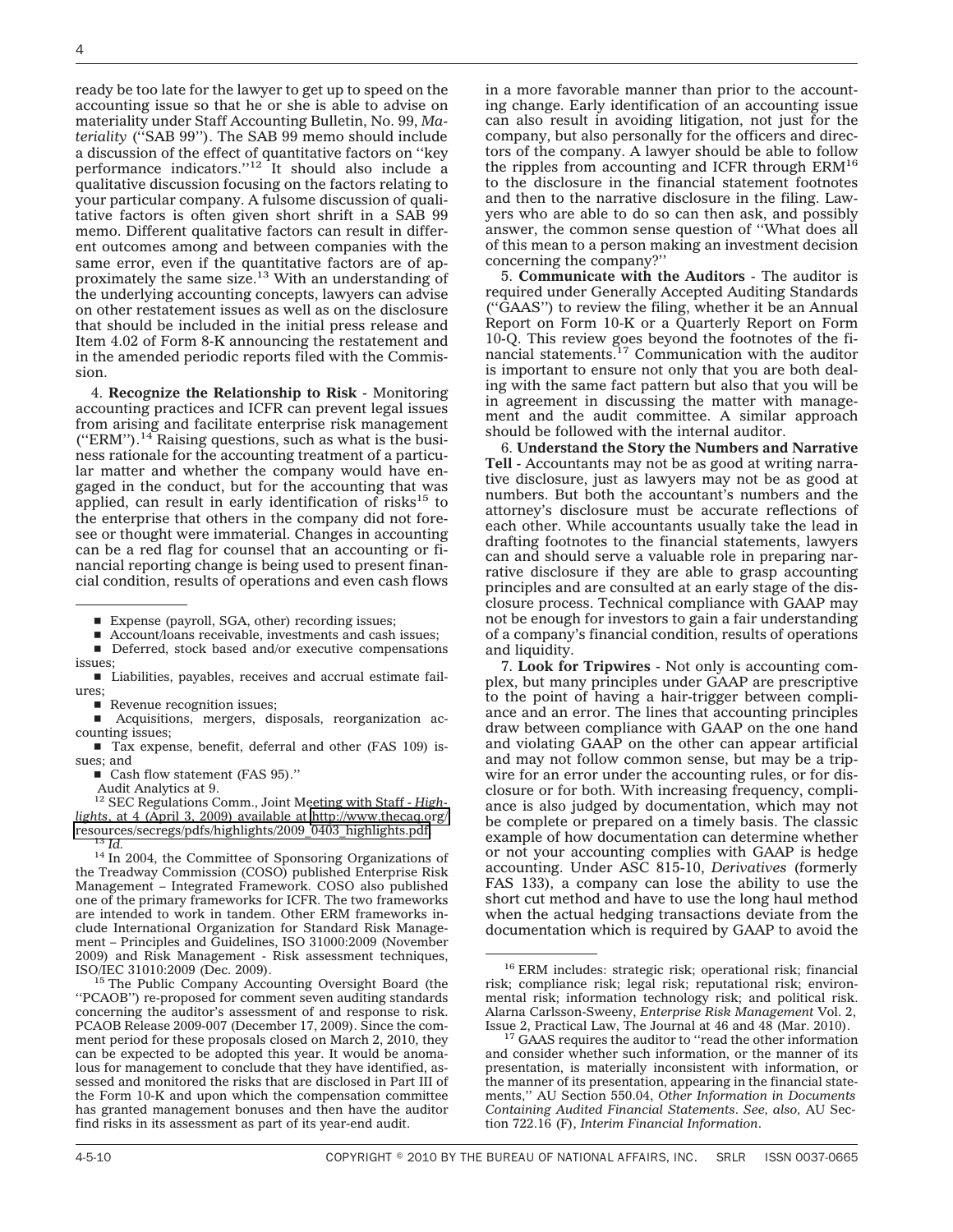hedging from being viewed as speculation. Documentation is also increasingly important in assisting your auditor in his or her audit or review of your financial statements.

8. **Use Precedent Wisely** - Precedent can be helpful but is not determinative. What others are disclosing about similar issues can help to frame the issue and enable you to ask questions about what the facts are and show the client that he or she will not be alone in making similar disclosure. However, your disclosure should be customized to the facts and the issues of each particular situation. Your facts and circumstances may not be the same as that in the precedent you are following. Disclosure that is similar to that in other situations may be acceptable under normal circumstances but may not pass the test in litigation.

9. **Be Consistent** - Consistency is important, not just within the financial statements, but between the financial statements and the narrative disclosure, as well as between your SEC filings and the press releases, analyst calls and informal statements that management makes to investors and the public. The statements do not have to be identical, but they should be consistent. This is not just because the review process of the Commission's Division of Corporation Finance focuses on consistency, but also because analysts and the investing community focus on inconsistencies, especially when they can be viewed as a pattern or practice by management.

10. **Examine How Judgments Are Made** - ''Management judgment'' is the new catch phrase. Whether because of principles-based accounting, complex accounting principles or just really complicated transactions, exercising professional judgment is what regulators and standards setters are relying on and talking about. Exercising judgment, much less professional judgment, is tough. ''Applying professional judgment means faithfully trying to reflect the principles and objectives in the standards, as opposed to looking for ways to bend GAAP to the company's will."<sup>18</sup> Disclosure accompanying the financial statements, especially in critical accounting estimates, can describe the process in which judgments were made, as well as to put the results into context so that investors understand the range of possibilities in which judgment was exercised. Doing so can protect management and the judgments it has made – especially when they turn out to be wrong.

11. **Understand What Can Go Wrong** - It may sound trite, but an ounce of prevention really is worth a pound of cure. Accounting mistakes, whether in the close process, on the general ledger, in the chart of accounts or in the contracts for various transactions can be costly in time, effort and expense to correct, once they are identified. Having policies and procedures in place and having personnel with the authority to correct anomalies when they are identified may sound expensive to implement and monitor, but can be the least expensive, most effective way of avoiding accounting issues that, unchecked, become problems that can require a restatement. The cost to restate financial statements, to remediate control deficiencies in ICFR, to rebuild investor confidence and to settle litigation and regulatory issues after a restatement is publicly announced can dwarf

whatever the cost would have been to take preventative measures to begin with.

12. **Consider the Long Term** - Although lawyers often draft disclosure based on what they know and believe to be the fact pattern on the day they are writing the draft, a more long term perspective in drafting can have benefits. Ask yourself, ''How will this disclosure look in the future, such as six months from now?'' For example, inserting a risk factor concerning impairment of goodwill in the Form 10-Q for the first quarter can have positive effects when an impairment becomes a certainty at year end. Typically, the ''reward'' from the Staff during the review process for a company having taken an impairment or obsolescence charge in a recent period is ''Now that you've taken the charge let's discuss when you should have taken it.'' So, thinking ahead in drafting can be helpful to you and your client.

Following these Rules of the Road can help you in a number of ways, including:

■ Knowing which accounting issues are the Staff's current hot buttons, what the Staff considers important with respect to a particular accounting issue and how the Staff has handled the accounting issue in past comments can help you guide your client through the minefield and avoid comment letters, restatements or shareholder lawsuits.

 $\blacksquare$  Understanding what the numbers are saying can enable you to provide added protection for your client pursuant to the safe harbor provisions for forwardlooking statements under the Private Securities Litigation Reform Act of 1995 (''PSLRA''). How is that possible? Although PSLRA excludes a forward-looking statement in the footnotes to the financial statements from the safe harbor, the exact same statement will receive safe harbor protection if it is included in the MD&A. Why? The MD&A in either Form 10-K or Form 10-Q is a separate, distinct disclosure item from the financial statements. Is there a catch? The rest of PSL-RA's requirements to gain safe harbor protection need to be complied with. These include: identifying the statement as forward-looking, even though you don't have to specify each and every one; and including a meaningful cautionary statement that is not boilerplate and is customized to be tailored to the specific situation and issues of the company so that investors are able to gain an appreciation of how the forward-looking statement can change.<sup>19</sup>

Knowing accounting rules can facilitate the preparation of representations and warranties in bank loan agreements, indentures and acquisition agreements. This can enable counsel to avoid a Titan issue<sup>20</sup> or to advise on whether a material adverse change has occurred in a merger agreement.<sup>21</sup>

 $\blacksquare$  Having an idea where lease accounting is heading in the near future can be instrumental in negotiating a

<sup>18</sup> Scott A. Taub, *FASB's New Start on Old Menace to Balance Sheets,* Compliance Week, 1 (Aug. 2009).

<sup>&</sup>lt;sup>19</sup> Section 21E(a)(2)(A) and Section 21E(c) of the Securities Exchange Act of 1934, as amended. *See, e.g.,In re American Express Co. Securities Litigation*, No. 02-5533, 2004 WL 632750 (S.D.N.Y. Mar. 31, 2004), appeal docketed, No. 08-5442

<sup>&</sup>lt;sup>20</sup> Titan Corp., SEC Litigation Release No. 19107 (Mar. 1,

<sup>2005).</sup> <sup>21</sup> *See, e.g., Hexion Specialty Chems., Inc. v. Huntsman Corp.*, No. 3841, 2008 WL 4409466 (Del. Ch. Sept. 29, 2008).